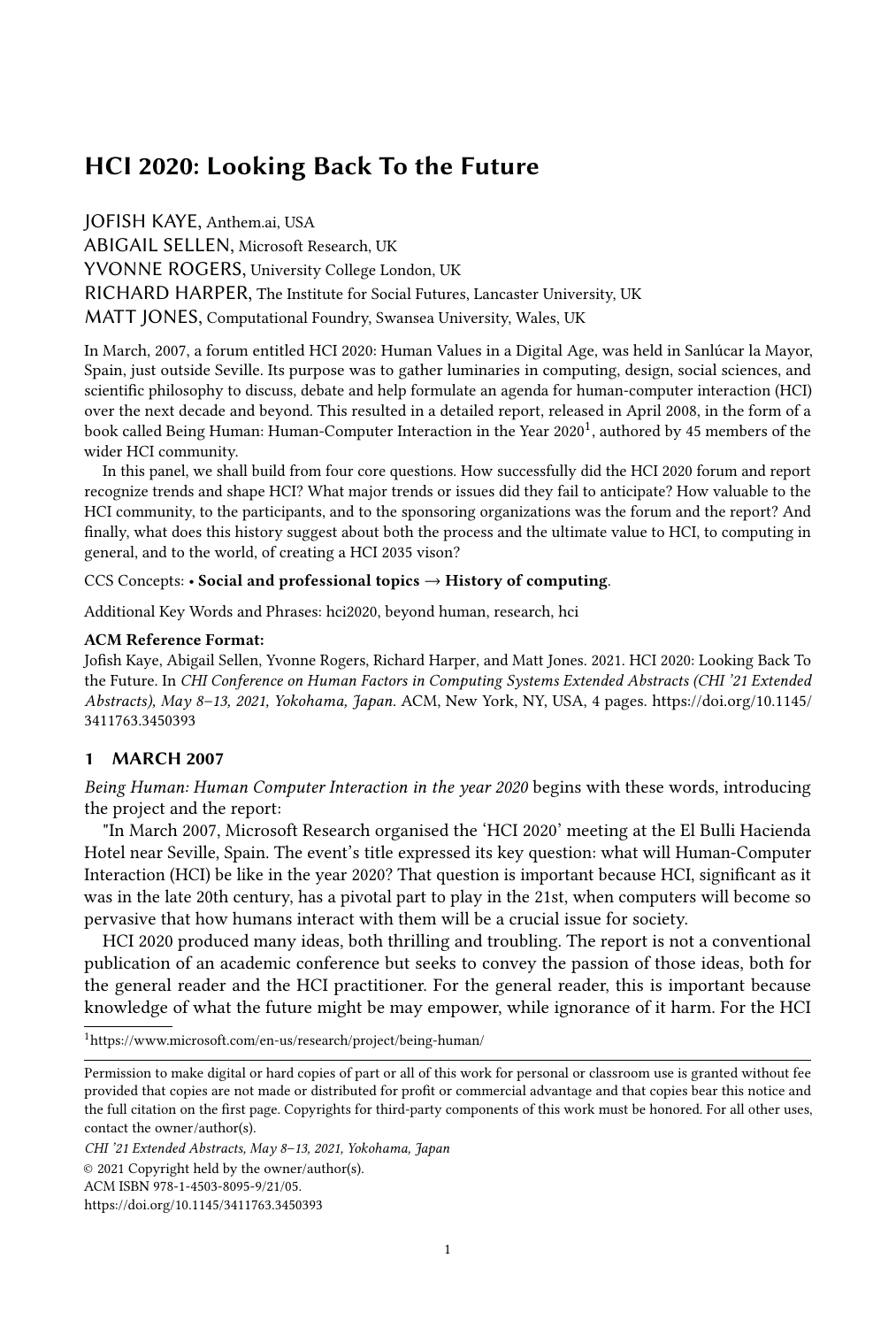practitioner, its purpose was to map out the terrain and suggest new approaches while keeping an eye on the main prize: the embodiment of human values at the heart of computing. The two-day forum brought together academics from the fields of computing, design, management science, sociology and psychology to debate, contribute to, and help formulate the agenda for Human-Computer Interaction in the next decade and beyond. Participants also came from the commercial world, including representatives from software companies, hardware manufacturers, and content providers.

The forum was convened because the field of HCI has moved on and matured in many significant ways since its emergence in the early 1980s. Over the years, a number of influential books and articles have helped to shape its goals and perspectives. As HCI has developed, many of the questions posed by its past research agendas have been answered, while others have become less important with the passing of time. Computing itself has moved on from what was possible when HCI first developed. As a result, many members of the HCI community have begun to voice concerns that HCI needs a new agenda if it is to continue to be relevant for the 21st century.

If there was one thing that the participants in this forum had in common, it was a recognition that any new direction for HCI would need to place human values at its core. The great accomplishment of HCI has been, to date, that it allows investigations of matters beyond what one might call the mechanics of the interface, such things as the design of the graphical user interface, and of keyboards and of mice. Its success now allows researchers to focus on how computers can support human-to-human concerns, rather than simply human-machine interaction. HCI has helped to produce a world in which interacting with computers is easier and richer. The real HCI issues now include what might be our aspirations, our desires for self-understanding and expression, and our willingness to use imagination to create a different future.

The questions that result are far-reaching and profound. HCI can no longer be solely the scientific investigation of what role technology might have – it will need to be part of the empirical, philosophical and moral investigation of why technology has a role. It will entail asking new questions about how we ought to interact with technology in this new world and it will even entail asking what the use of computing implies about our conceptions of society. Even philosophical questions will be important. For example, our concepts of how the mind works will affect the way we design technologies to support memory, intelligence and much more besides. All of this implies that other disciplines from the Arts and Humanities will become more relevant as the remit of HCI becomes broader. The goal of the forum was therefore to uncover and articulate new paradigms, goals and perspectives for HCI.

By bringing together some of the world's leading thinkers on this topic, the hope was that their discussions, debates and scholarly commentaries would help define how HCI can deliver this 'human face' of computing."

## 2 MAY 2021: TODAY'S PANEL

In this panel, we bring a selection of authors and participants from the HCI 2020 process who still active in the CHI community together to discuss and address the issues raised by looking at the impact of this report from 14 years ago. We have identified four questions we believe are core topics of inquiry.

- (1) How successfully did the HCI 2020 forum and report recognize trends and shape HCI?
- (2) What major trends or issues did they fail to anticipate?
- (3) How valuable to the HCI community, to the participants, and to the sponsoring organizations was the forum and the report? How do we know?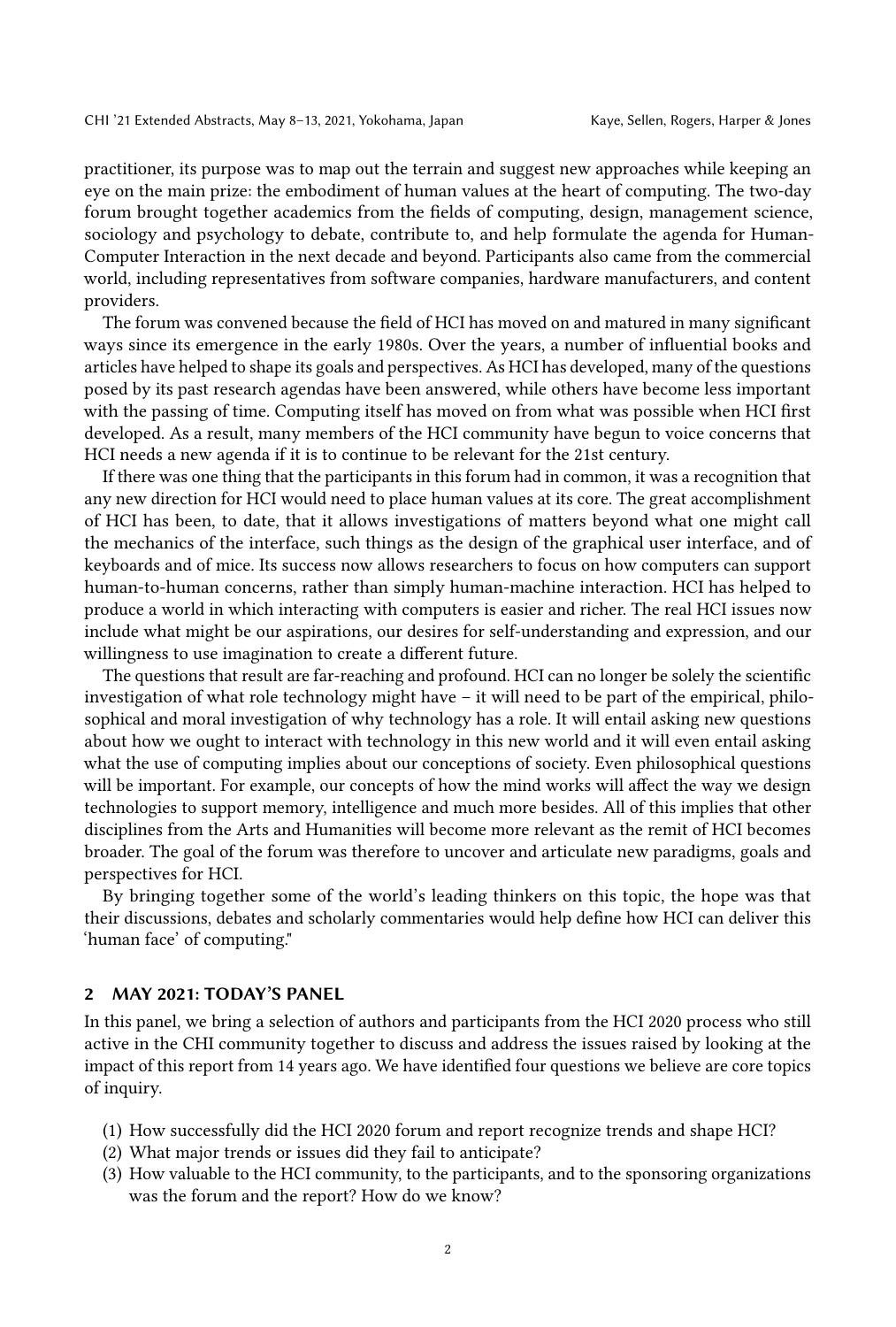(4) What does this process suggest about the value of creating a "HCI 2035" vision? How might we do that in today's environment?

This will be a highly interactive, dynamic panel with provocations and questions posed by the Chair, the panelists and audience, starting from but not limited to those four questions. We would expect the panel to attract a diverse and enthusiastic audience - those who participated in the original event; new to CHI attendees interested in seeing the visionary mistakes we all made; and, those looking for inspiration to drive the field forward. This is an unusual opportunity; to our knowledge there are no other reports in HCI's history that took such a wide-ranging and deliberate attempt to characterize the field; being able to reflect on it and look to the future should provide hope and direction for a field (HCI) that will have so much to do in the next several decades as we face the challenges the world presents (both natural ones like pandemics and climate change; and those of our own making, such as AI).

We will enthusiastically engage with our audience, both before and during the panel. While the details may rely on the infrastructure otherwise provided by the conference, we provisionally will include posts on social media such as Twitter and the CHI Meta group to encourage discussion and the generation of questions; a system such as sli.do for providing realtime participant involvement; and realtime monitoring of Twitter during the event to connect the social media discussion with the organizer panel. For example, we will post links to the report to give interested audience members time to read the report – again, or for the first time. Furthermore, we recognize at least the potential for this panel to spur the development of a "HCI 2035" report.

## 3 PARTICIPANTS

While the original report was created under the auspices of Microsoft Research Cambridge, it relied on the participation of authors from some forty institutions. This is not, in any way, a company panel: it reflects that breadth of participation, including five researchers from five organizations and three countries.

Jofish Kaye runs research teams to produce thoughtful and ethical HCI and AI products, and is currently working with anthem.ai to improve healthcare. His research explores the social, cultural, and technological effects of technology on people, and how people's decisions, needs, and behaviors can change and improve those technologies. He recently ran a research group at Mozilla, chaired CHI 2016, and has a long running interest in improving diversity, inclusion, and accessibility. He was the most junior participant in the HCI 2020 forum.

Abigail Sellen is Deputy Director at Microsoft Research Cambridge in the UK. She also oversees the lab's portfolio of research exploring the Future of Work, taking an interdisciplinary approach to designing and developing new productivity tools that work in partnership with people. This approach recognizes that radical transformations in the world of work mean that we need to keep human aspirations front and centre in the technologies we build. It means recognising what people do best, while at the same time playing to the strengths of digital systems in order to make our working lives more fulfilling.

Yvonne Rogers is a Professor of Interaction Design, the director of UCLIC and a deputy head of the Computer Science department at UCL. Her research interests are in the areas of ubiquitous computing, interaction design and human-computer interaction. A central theme of her work is how to design interactive technologies that can enhance life by augmenting and extending everyday, learning and work activities. This involves informing, building and evaluating novel user experiences through designing, implementing and deploying a diversity of technologies. A current focus of her research is on human-centred data and people in the Internet of Things in urban settings. She is also researching what human-centred AI means in practice.